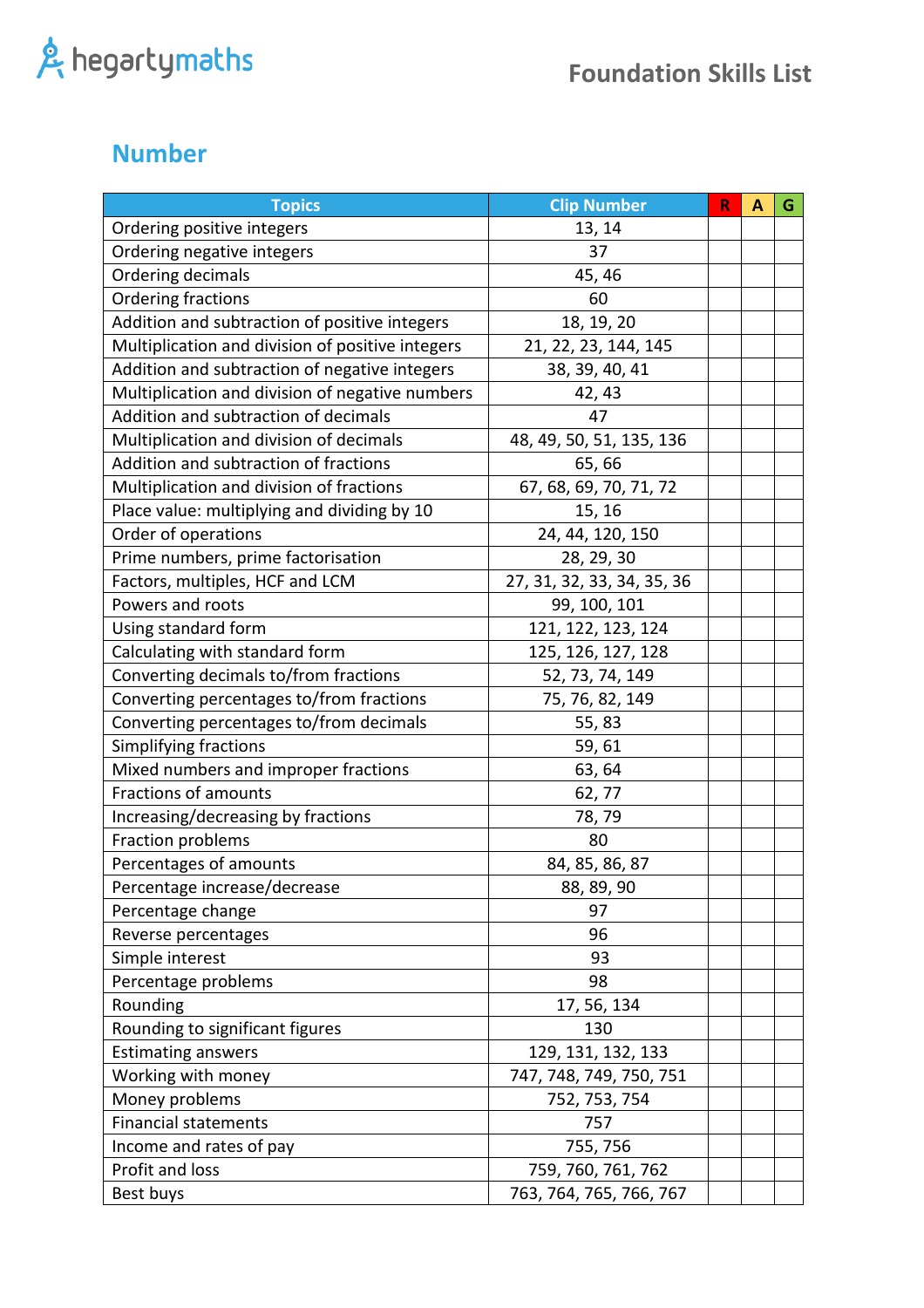### **Algebra**

| <b>Topics</b>                    | <b>Clip Number</b>       | R | A | G |
|----------------------------------|--------------------------|---|---|---|
| Algebraic expressions            | 151, 152, 153            |   |   |   |
| Collecting like terms            | 156, 157                 |   |   |   |
| Multiplying and dividing algebra | 158, 159                 |   |   |   |
| Substitution                     | 155, 780, 781            |   |   |   |
| Algebra terminology              | 154                      |   |   |   |
| <b>Expanding brackets</b>        | 160, 161                 |   |   |   |
| <b>Factorising expressions</b>   | 167, 168, 169, 170, 171  |   |   |   |
| Index laws                       | 173, 174                 |   |   |   |
| Changing the subject             | 280, 281, 282, 283, 284  |   |   |   |
| Coordinates                      | 199                      |   |   |   |
| Midpoints                        | 200                      |   |   |   |
| Plotting straight line graphs    | 205, 206, 207            |   |   |   |
| Gradient                         | 201, 202                 |   |   |   |
| Distance-time graphs             | 874, 875                 |   |   |   |
| Sketch quadratic graphs          | 251, 257                 |   |   |   |
|                                  | 176, 177, 178, 179, 180, |   |   |   |
| Linear equations                 | 181, 182, 183, 188, 189  |   |   |   |
| Linear equations on graphs       | 217                      |   |   |   |
| Quadratic expressions            | 222                      |   |   |   |
| Linear sequences                 | 196, 197, 198            |   |   |   |
| Other sequences                  | 261                      |   |   |   |

### **Ratio and proportion**

| <b>Topics</b>       | <b>Clip Number</b>           | R | А |  |
|---------------------|------------------------------|---|---|--|
| Scale diagrams      | 864, 865, 866, 867, 868, 869 |   |   |  |
| Simplifying ratios  | 328, 329, 331                |   |   |  |
| Dividing in a ratio | 332, 333, 334                |   |   |  |
| Fractions and ratio | 330                          |   |   |  |
| Direct proportion   | 339, 340, 341, 343           |   |   |  |
| Inverse proportion  | 342, 346                     |   |   |  |
| Proportion graphs   | 348                          |   |   |  |
| Recipes             | 739, 740, 741, 742           |   |   |  |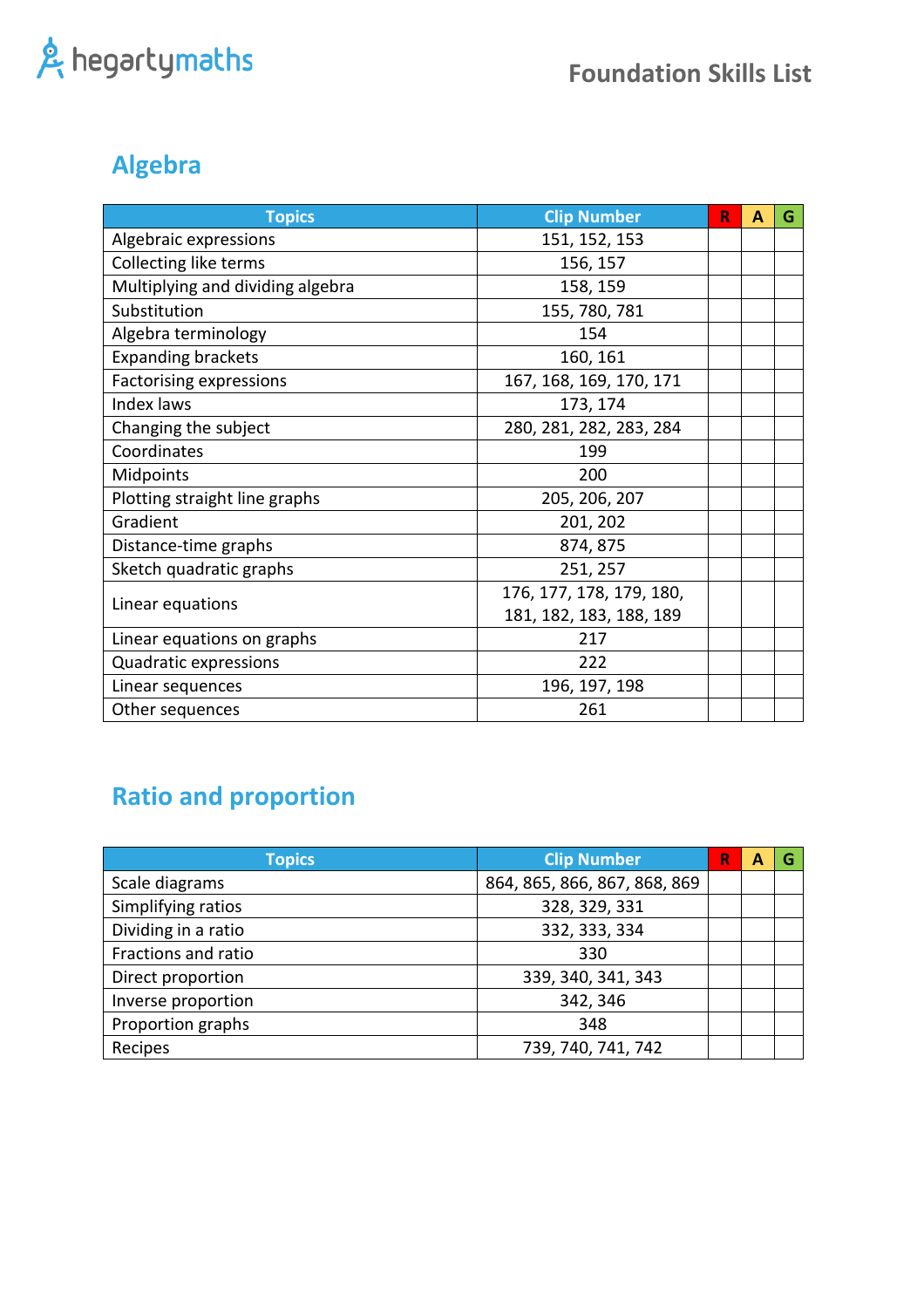### **Geometry and measures**

| <b>Topics</b>                      | <b>Clip Number</b>           | R | A | G |
|------------------------------------|------------------------------|---|---|---|
| Geometric notation                 | 456                          |   |   |   |
| Points and lines                   | 821                          |   |   |   |
| Properties of 2D shapes            | 822, 823, 824, 825, 826,     |   |   |   |
|                                    | 827, 828                     |   |   |   |
| Angle on a line                    | 477, 478                     |   |   |   |
| Complementary angles               | 815                          |   |   |   |
| Angles around a point              | 812, 813, 814, 479, 480      |   |   |   |
| Angles on parallel lines           | 481, 482, 483                |   |   |   |
| Angles in a triangle               | 484, 485, 486, 487           |   |   |   |
| Angles in polygons                 | 560, 561, 562, 563, 564      |   |   |   |
| <b>Translations</b>                | 637, 638                     |   |   |   |
| Reflections                        | 639, 640, 641                |   |   |   |
| Enlargements                       | 642, 643                     |   |   |   |
| Rotations                          | 648, 649                     |   |   |   |
| Describing transformations         | 650, 651, 652, 653, 654      |   |   |   |
| Congruence                         | 680, 681                     |   |   |   |
| Properties of 3D shapes            | 829, 830, 831, 832           |   |   |   |
| Nets of 3D shapes                  | 833, 834, 835, 836           |   |   |   |
| Metric units                       | 691                          |   |   |   |
| Units of measure: Length           | 692, 693, 694                |   |   |   |
| Units of measure: Mass             | 695, 696, 697                |   |   |   |
| Units of measure: Volume/capacity  | 698, 699, 702, 703, 704      |   |   |   |
| Units of measure: Time             | 709, 710, 711                |   |   |   |
| Units of measure: Area             | 700, 701                     |   |   |   |
| Imperial units                     | 705, 706                     |   |   |   |
| <b>Currency conversion</b>         | 707, 708                     |   |   |   |
| Conversion graphs                  | 712, 713                     |   |   |   |
| Compound units: Speed              | 716, 717, 718, 719, 720, 724 |   |   |   |
| Angles: Recognising and Estimating | 455, 457                     |   |   |   |
| Angles: Measuring and Drawing      | 458, 459, 460, 461           |   |   |   |
| <b>Bearings</b>                    | 492, 493, 494, 495           |   |   |   |
| Calculating perimeter              | 549, 550, 551, 552           |   |   |   |
| Calculating area                   | 554, 555, 556, 557, 558, 559 |   |   |   |
| Circles                            | 592                          |   |   |   |
| Circumference                      | 534, 535, 536                |   |   |   |
| Circle area                        | 539, 540, 541                |   |   |   |
| Surface area                       | 584, 585, 586                |   |   |   |
| Volume of cuboids                  | 568, 569                     |   |   |   |
| Volume of prisms and cylinders     | 570, 571, 572, 573, 574, 575 |   |   |   |
| Similar shapes                     | 608, 609, 610, 611           |   |   |   |